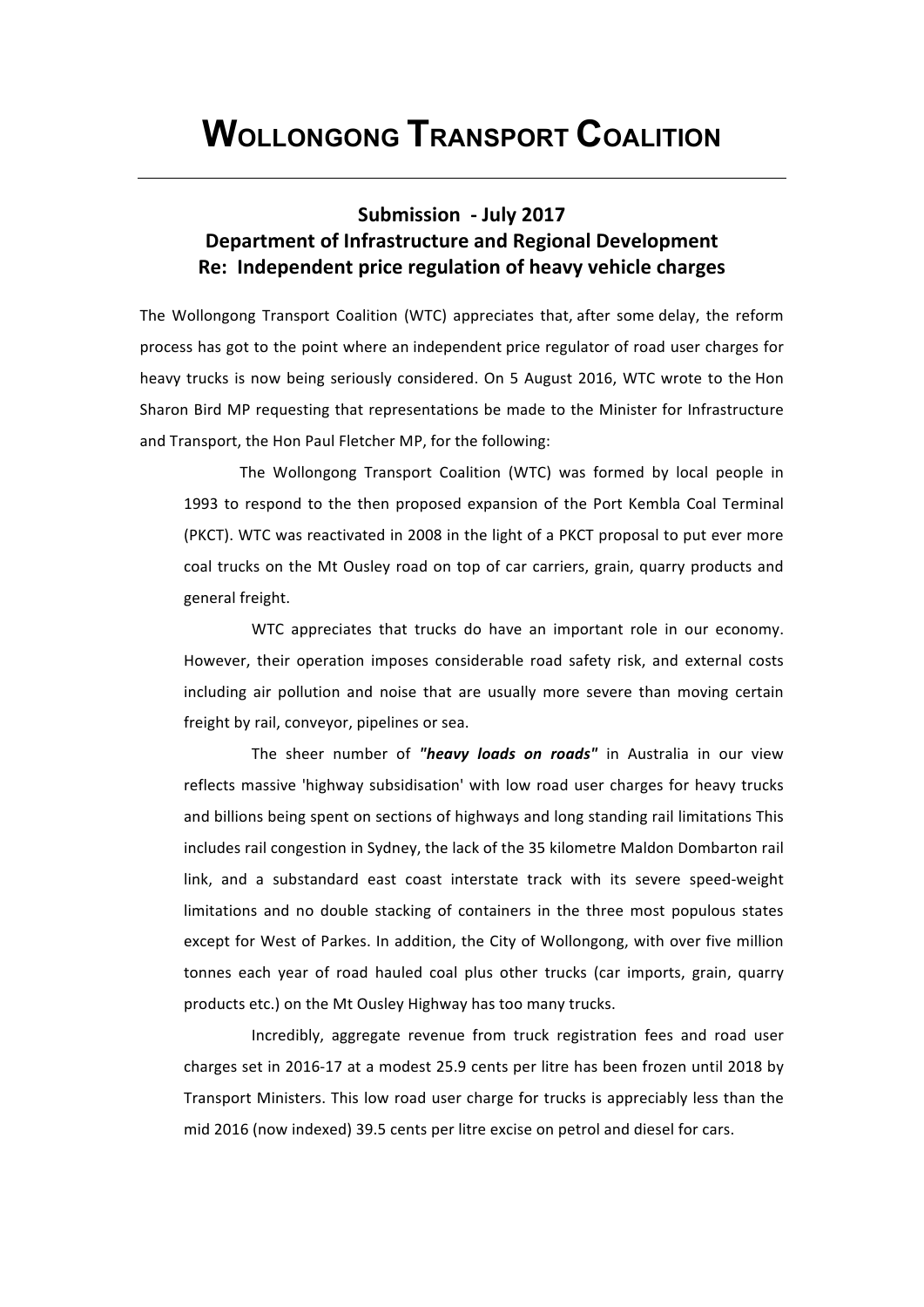Although WTC supports twice annual indexation of petrol excise, why is the charge for petrol igoing up whilst truck user charges are frozen?

In addition, the National Transport Commission (NTC) issued, a few months ago, a paper on road user charges complete with nine options looking at pay as you go (PAYGO) methodology. This paper does not even raise the option of mass distance charges.despite Infrastructure Australia calling for a user-pays approach that includes the introduction of direct heavy vehicle charging to provide greater fairness in the way Australia pays for its roads

New Zealand has had mass distance charges for heavy trucks since 1978. Currently, a heavy semitrailer with six axles pays 56 cents NZ (52 Aust) per kilometre. In Australia, the same truck hauling 100,000 km a year or more pays registration and fuel road user charges that works out to less than 17 cents per kilometre.

The difference between the two levels of charges for the road haulage of coal to Port Kembla could be calculated,; it amounts to millions of dollars each year. It is noted that the NTC paper on road user charges is separate from the work being undertaken in parallel by the Heavy Vehicle Road Reform group. However, it is now over ten years ago that the Australian Government Productivity Commission issued a report in 2006 on road and rail access pricing that found the NTC charges to be "conservative" and in which they made recommendations that CoAG take up road\$ pricing.

In 2010, the Henry Tax Review made several pertinent recommendations for road pricing reform. These included one that CoAG "should accelerate the development of mass-distance-location pricing for heavy vehicles..."

WTC also asked for advice as to the following questions.

A. Why are truck road user charges being frozen when fuel excise for motorists is going up?

B. Why could the National Transport Commission issue a detailed paper on options for road user charges without mention of mass distance charges?

C. Can an assurance be given that any further relaxation of mass and distance limits for trucks will require such trucks to have mass distance charges?

The advice by way of a letter and a report received from Minister Fletcher is appreciated. However, it did not address question C as above. WTC now requests that a direction be given to the NTC that there is to be a freeze on the present mass and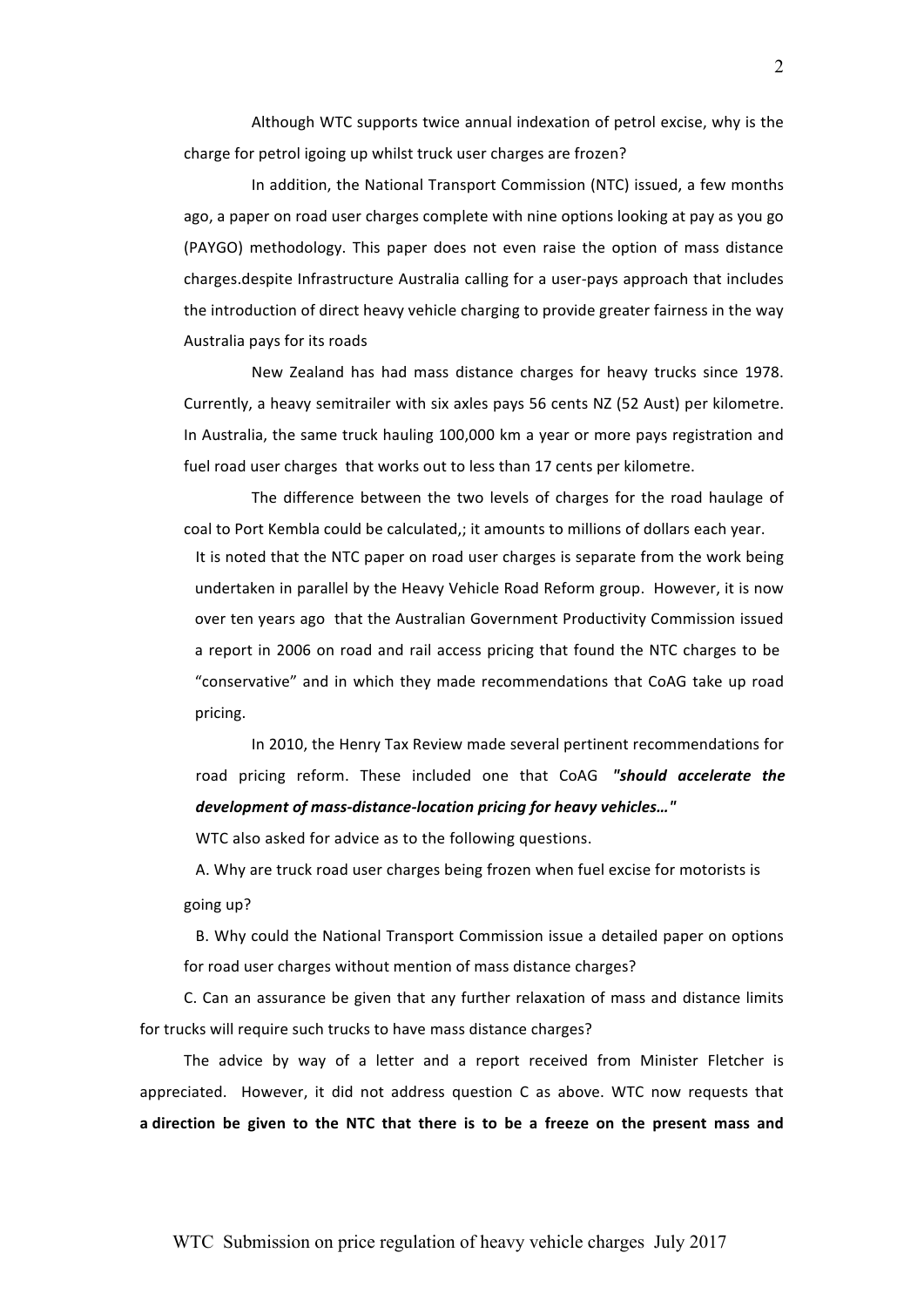# dimension limits of trucks until the road freight industry is prepared to accept mass distance pricing for heavier and larger trucks.

In addition, WTC submits that the NTC and the current process over the years since the 1990s has demonstrated that present arrangements are not up to the reform task urgently needed. As well, the model in use by the NTC allocating about \$3 billion in road costs which is about 12.5 % of all outlays by government on roads clearly does not allocate enough road costs to the heavy trucks.

WTC also submits that a forward-looking (lifecycle) cost base (FLCB) for heavy vehicle charges is long overdue. The current PAYGO system is not serving Australia well.

### **More on road freight in and around Wollongong**

Wollongong's main roads to Port Kembla have no shortage of coal trucks, ten million tonnes per annum (mtpa) is transported to the Coal Terminal ; prior to 2015, when the consented limit was doubled, it was five mtpa. Additional coal is transported to the steel works. Since 2008 car carrying trucks have emerged on the roads, and approval in 2011 to expand Port Kembla Outer Harbour has resulted in more big trucks. The NSW Planning and Assessment Commission in December approved an application in 2011 to lift road haulage of grain to Port Kembla from 200,000 to 500,000 tonnes per annum.

On top of the coal and the grain along with general freight and car imports, there are now extra quarry products on Mt Ousley and other roads (Hanson's Bass Point Quarry and Boral's Dunmore Quarry).

No other city in Australia is subject to this imposition of bulk haulage by road with its increased road crash risk, noise and air pollution, plus road congestion. To add insult to injury, the operations of the heavier trucks are arguably subsidized.

A 1992 Report of a Wollongong City Council Coal Transportation Task Force noted, inter alia, that the NSW Roads and Traffic Authority had then suggested that an average external cost of pavement wear and tear due to bulk haulage was 3 cents per net tonne kilometre. This estimate is in part supported by the NSW Independent Pricing and Regulatory Tribunal of New South Wales in its 2012 Review of Access Pricing for the NSW Grain Line Network which noted (page 31 and 32) external costs from articulated trucks in urban areas of 3.88 cents per net tonne kilometre.

Road freight is not only more dangerous than rail freight, but uses more energy as well, with more emissions. When accidents occur, road congestion results. By way of example, on Friday 30 March 2012, a grain truck, with dog trailer, overturned on Mt Ousley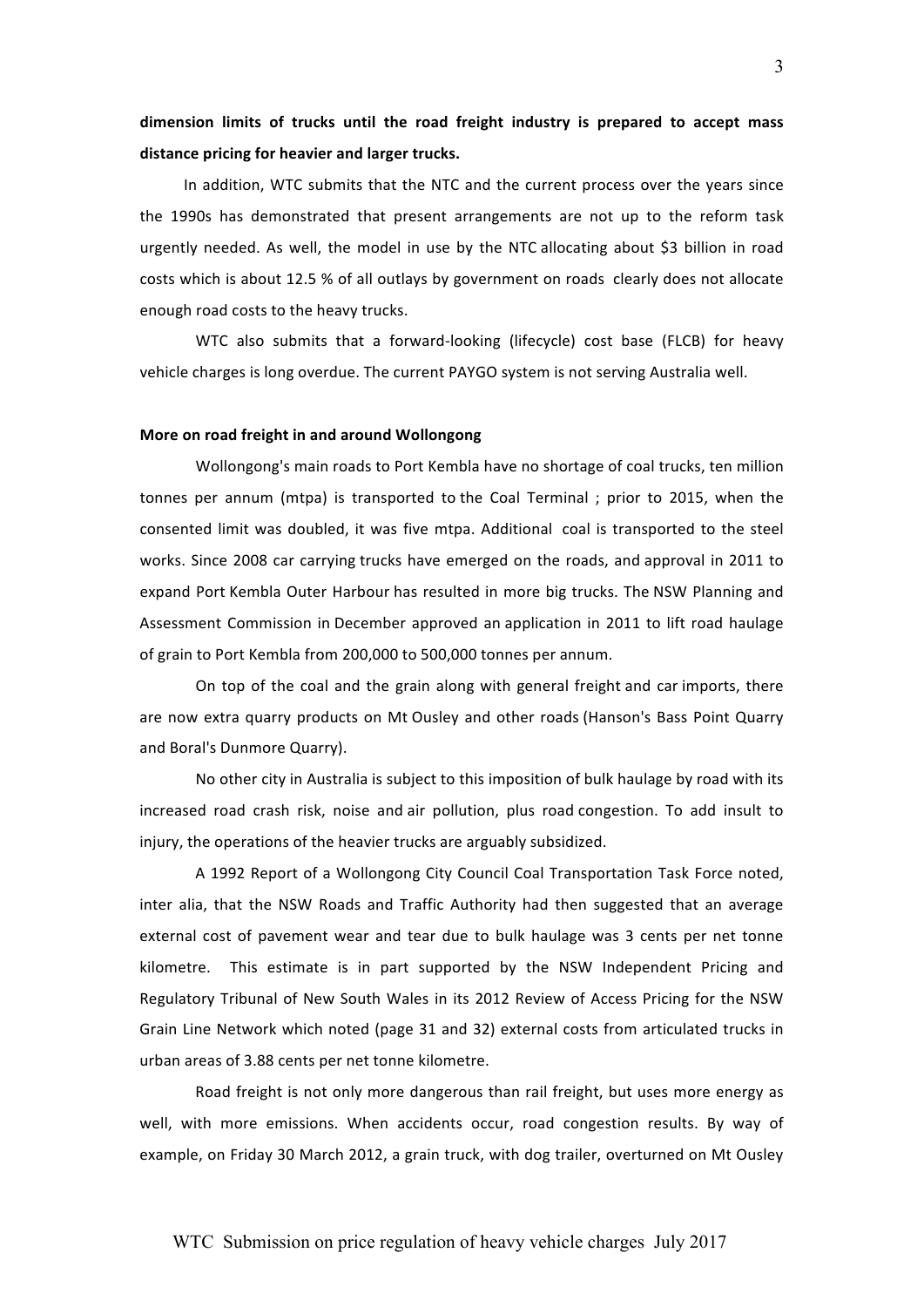south of the Mt Pleasant overpass. This blocked Mt Ousley road for more than ten hours, with traffic congestion on Bulli Pass extending as far back as Waterfall (see Illawarra Mercury for 31 March 2012).

Three recent incidents include:

A. 14 November 2016 M1 Princes Motorway closed after an accident involving two trucks . Both lanes of Mt Ousley road were closed for hours, requiring diversions via Bulli Pass Road.

B. 23 Jan 2017 M1 Princes Motorway closed Southbound after truck rollover New Mount Pleasant Road overpass at about 8.30am. Motorists travelling South were advised to avoid the area and to divert via Bulli Pass whilst heavy vehicles were being diverted via Picton Road, then the Hume Motorway.

C. 3 April 2017 Truck, car crash on M1 at Mount Ousley. This resulted in lane closures.

More information of each of the three road crashes, which occurred within six months, and the subsequent disruption for some hours, with photographs, is given at each of the following three links.

http://www.illawarramercury.com.au/story/4418959/mount-ousley-roadclosed-after-truck-rollover/

http://www.illawarramercury.com.au/story/4290441/truck-accident-causes-traffichavoc-on-mt-ousley-road/

http://www.illawarramercury.com.au/story/4572337/truck-car-crash-on-m1-atmount-ousley/

With the increased numbers of heavy trucks including grain and quarry products since 2009, grade separation with an overbridge of the busy intersection at the foot of Mt Ousley is now overdue. The intersection was the scene of a fatal accident a few years ago. This project could tie in with a new road, cycle and pedestrian access to the fast growing main campus of the University of Wollongong.

Yet, despite the increase in heavy and light traffic on Mt Ousley in recent years, construction of this project is still to start. The NSW Government has allocated this financial year just \$300,000 or so for planning; and it appears to be way behind the Albion Park Bypass. WTC contends that if full user pays charges were levied for heavy trucks using the Mt Ousley road, the grade separation would have been completed years ago.

In addition, more funds are needed to ensure compliance with noise regulations for heavy trucks. The 2013 NSW Freight and Ports Strategy included the Action 3B "Manage congestion, noise and emission impacts of freight transport "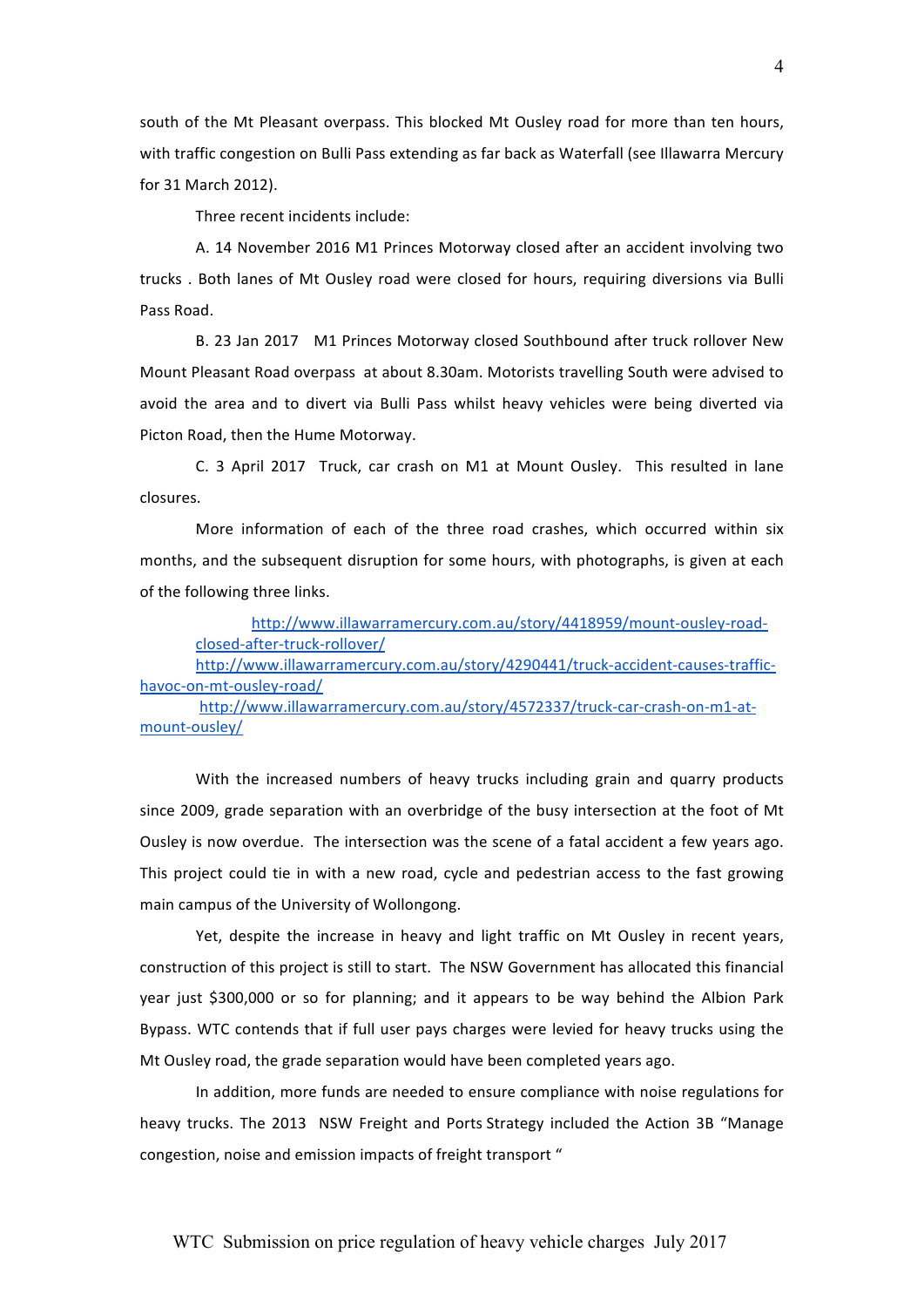This statement overlooks the fact that truck noise close to the Mt Ousley road and F6, like the numbers of trucks on these roads, is increasing. Our requests to a local State MP for the authorities to install more noise monitors; one on the northbound lanes of Mt Ousley (for vehicles climbing Mt Ousley), and, on the F6 at Gwynneville, to record traffic and truck noise, for trucks moving in each direction, have been to date denied.

In addition, resources are needed to implement the current 2006-2031 Illawarra Regional Strategy of the NSW Department of Planning goal that states: "It is important that the Region's transport networks support economic growth and maximise the efficiency of *freight transport. In particular, what is required are strategic transport corridors to support* development of the port of Port Kembla, *increase the proportion of freight transported by* rail, efficiently link regional centres and towns, and support public transport."

#### **Size of trucks on Mt Ousley Road**

For many years, coal was moved to the Port Kembla steel works from mines West of the Wollongong Escarpment by truck to a conveyor called O'Briens Drift at the top of the Escarpment to a rail loading facility near the village of Mt Kembla followed by rail transport to the steel works. However, as trucks got larger, with hidden subsidies to the operation, this conveyor/rail facility was closed. Today, car drivers on Mt Ousley have to share the road with Giant A-Double trucks that are now moving some of this coal with 11 or so axles, and a maximum weight of 72 tonnes. See https://www.fullyloaded.com.au/industrynews/1401/scott-corp-in-talks-with-rms-over-illawarra-trailers

Coal truck operators are seeking even heavier trucks, claiming that sub-optimal loading is costing them about \$3 million per year. A good question to consider is: how much would the road wear and tear increase each year if the heavier mass was approved by the Roads and Maritime Services (RMS)?

Another question to ask is: what are the present hidden subsidies to coal trucking? A Wollongong City Council Coal Task Force calculated, based on data from the Roads and Traffic Authority (now Roads and Maritime Services) that there was three cents per tonne kilometre in unrecovered road system costs.

With 85 % CPI applied, this is now 5.55 cents per net tonne km. So for each million tonnes hauled, the 40 or so km from near Appin to Port Kembla, has a hidden subsidy of \$2.2 million for each million tonnes of road hauled coal. So, for 5 million tonnes per annum, this is  $$11m$  per annum.

## WTC Submission on price regulation of heavy vehicle charges July 2017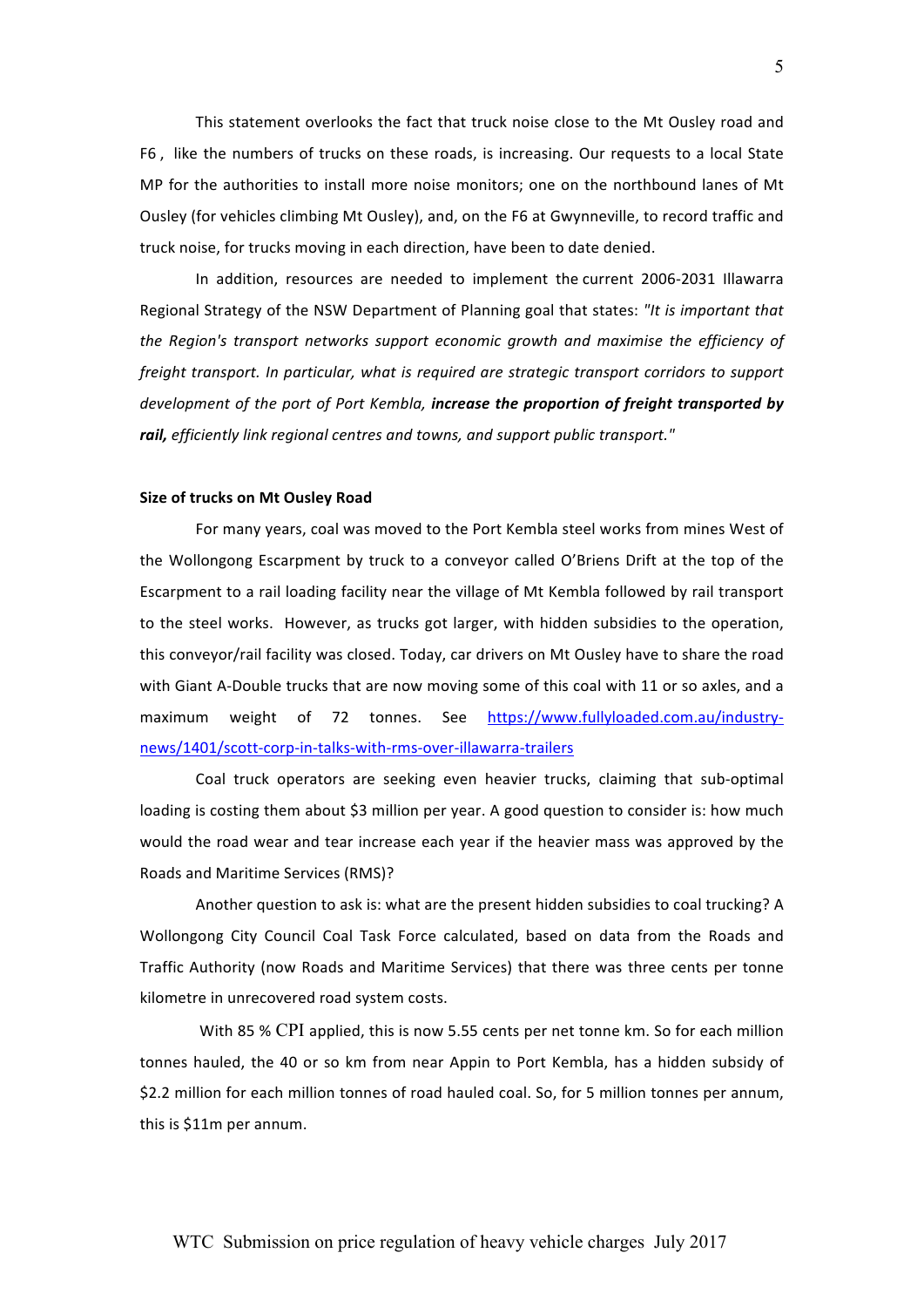## **Rural road freight**

With the closure of some branch railway lines (which may not have happened with more rational road pricing), Local Government has to assume a heavy burden to maintain roads. A case in point was the approval in 2011 follows concerning the transport of more grain by road to Port Kembla. This affected not only Wollongong road users and residents, but road users in other parts of the State also. Low road pricing for heavy trucks is a factor in putting 'more loads on roads'. The following Article from The Land of 11 Aug, 2011 adds to the discussion:

#### **))))))))))Call)this)a)rail)system?)\*)'Third)world')branch)lines)driving)freight onto)roads**

LACK of certainty about the future of grain rail branch lines in NSW and on access regimes is stopping investment in rolling stock and infrastructure, according to GrainCorp's chief development officer, Neil Johns.

Mr Johns said NSW had a "third world" branch line system "below and above rail".

He was speaking in Sydney last Friday at a round table conference held by the Independent Pricing and Regulatory Tribunal (IPART) as part of its review of access pricing on the NSW grain rail network.

Mr Johns said the poor state of lines meant slow train speeds and low axle loads, with the result GrainCorp was still using "40-year-old wagons and 50-year-old locomotives".

"We would invest more if we got more certainty. Road always knows there's going to be a road – we don't know if there's going to be rail".

IPART gathered industry players who had made submissions to its review to tease out more details of their arguments, and also invited comment from the small audience.

Participants included GrainCorp, Asciano, the NSW Farmers Association, GrainGrowers, the Man-ildra Group, the Australian Trucking Association (ATA), the NSW Department of Transport and the Country Rail Infrastructure Authority.

Key issues were whether the industry was prepared to help cover the costs of rail line maintenance and upgrades, and at what point increased rail charges would cause a major shift to road transport.

IPART has noted most of the submissions had strongly supported use of rail over road.

But the debate is taking place against the background of a huge 2010-11 grain harvest in NSW and a rail system geared for only an average harvest, and GrainCorp representatives told the conference the trend to road was already happening.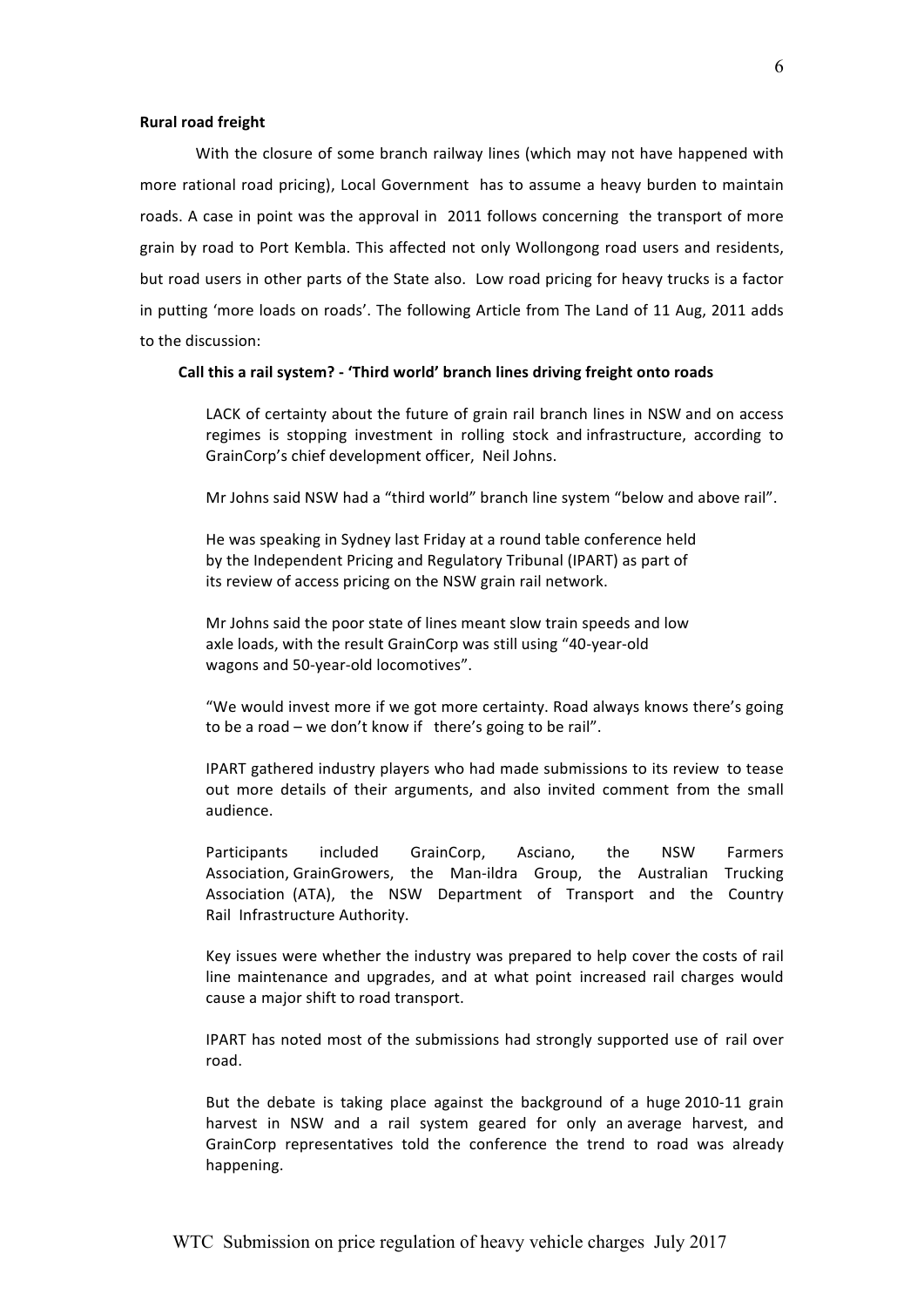Mr Johns said GrainCorp had this year applied to lift its longstanding limit on 200,000 tonnes of grain deliveries by road to its Port Kembla shipping terminal. "We have never used it in the past but this year we will beat it," he said.

GrainCorp's corporate affairs manager, David Ginns, said historically only one or two per cent of grain deliveries to Port Kembla had been made by road. "So far this year it is about 12pc."

IPART's discussion paper for the round table suggested if there were real benefits from upgrading certain lines, as recommended in the Federal Government's 2009 NSW Grain Freight Review, there should be some willingness on the part of the beneficiaries to co-fund the upgrade.

But IPART chairman, Jim Cox, made it clear at the round table that the tribunal was not seeking full cost recovery for rail access fees.

GrainCorp, in its submission, argued more revenue would be generated by improving the lines and encouraging greater volumes of grain than by lifting access charges.

The NSW Farmers Association estimated farmers along "dilapidated" branch lines faced a price penalty of \$8/t because of lack of competition from buyers.

Cropping policy analyst for the association, Ben Mason, told the round table the figure was partly based on anecdotal evidence and partly on a study by Coonamble Shire in relation to the Coonamble-Mogriguy line.

ATA's submission attacked GrainCorp claims that road trucks attracted "significant hidden subsidies" and said the impact of trucks on roads was recovered through registration and fuel charges.

At the round table, ATA's national policy manager, David Coonan, said, "I am getting tired of the idea we should put road prices up to benefit rail".

He said, however, rail and road were "complementary" and he supported the view that local government's concerns about road damage from heavy trucks "could be better catered for".

ATA manager for NSW, Jill Lewis, later commented; "if local government doesn't want our trucks, then we have a bigger problem – how are we going to move our freight"?

## At Junee \$150,000 doesn't go very far

IN JUST the past two months Junee Shire has spent \$150,000 of a NSW Government block grant of \$350,000 repairing truck damage on 15 kilometres of a 50km length of roadway, according to its manager of engineering services, Col Macauley.

He said the road had been damaged by a surge in the number of heavy trucks carting grain since the last harvest.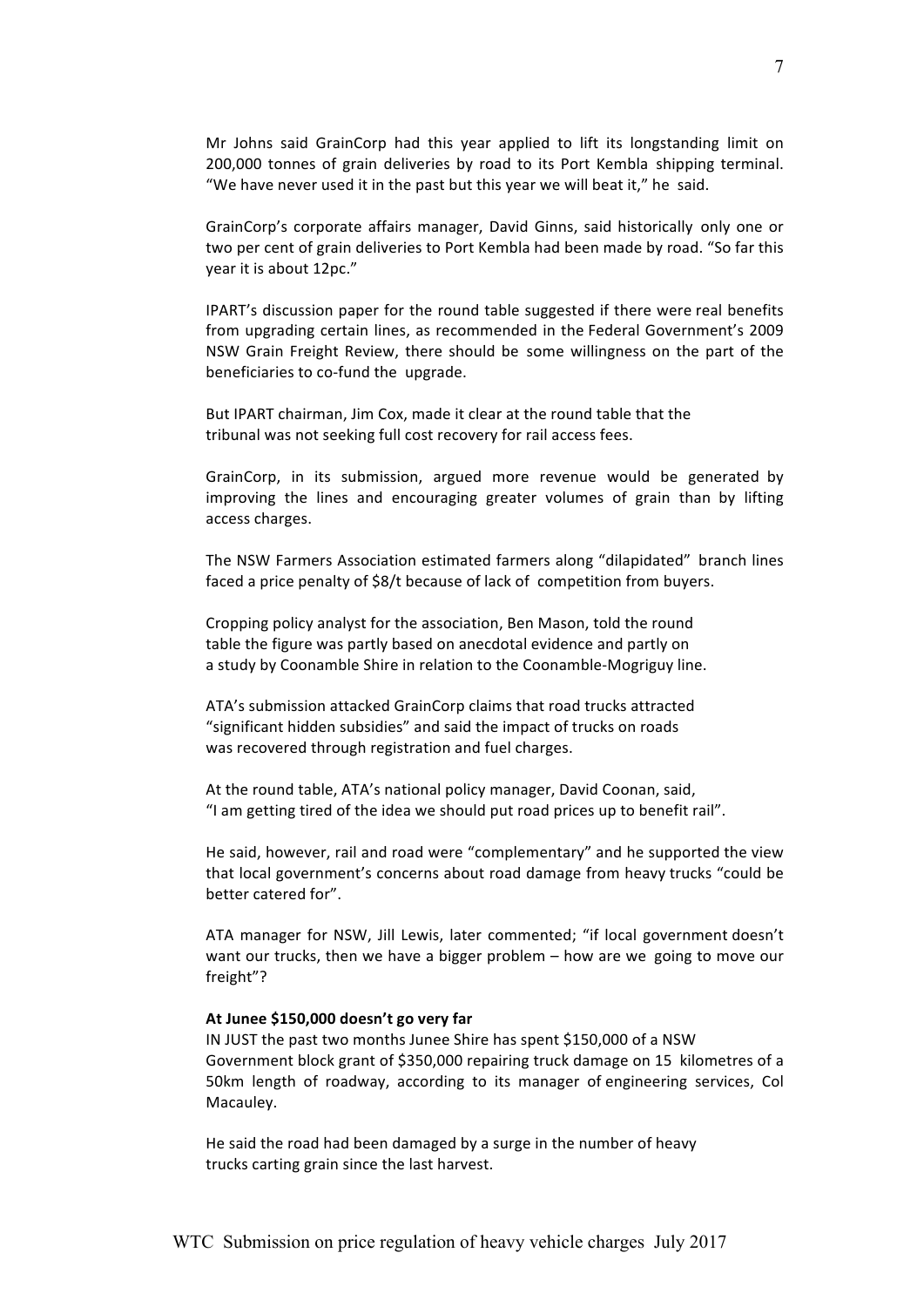Mr Macauley spoke up from the audience in Sydney last Friday at a round table held by the Independent Pricing and Regulatory Tribunal as part of its review of access pricing for the NSW grain rail lines network.

He said the 15km section of road ran parallel to the Junee-Griffith branch line but GrainCorp had told him trucks were being used to cart export grain because of a lack of rolling stock and locomotives.

"When the \$350,000 runs out and we've spent that much on 15km, what the hell do we maintain the other 35km with?"

Mr Macauley said the branch lines had to be maintained "at all costs".

The shire could not afford to wear the cost of any more damage to the road. "It should be trains but instead we have 100 truck movements a day at all hours of the day and night".

Mr Macauley said he was part of the third generation of a grain growing family in Junee which delivered as much as possible to its local silos and also stored 2000 to 3000 tonnes on farm.

Last harvest it had sent grain by road either to the Junee or Temora sub-terminals at a cost of about \$14/t, or 40 cents a tonne per kilometre.

He said the "huge" demand for trucks at that time meant trucking companies were able to charge high rates.He warned as long as the branch line was not as efficient as it could be, a decision to bypass rail and send it by road.

#### **Triples on the Hume Highway?**

Proposals to allow B-Triples access to the Hume Highway are long standing.

When introduced in NSW in the late 1980's, B-Doubles were supposed to be much safer than semitrailers, and be professionally driven. However, a fatal road crash involving a B-Double and a car in early 2012 on the Hume Highway on or near the Menangle River Bridge led to examination of the B-Double and its speed limiting equipment and found reported tampering of this equipment.

Before any further consideration is given to B-Triples on the Hume Highway, there should be an acknowledgement by the Australian and NSW Governments that more measures need to be put in place to improve the safety of B-Doubles operating on the Hume Highway. These could include:

- i. An absolute speed limit of 100 km/h for B-Doubles (the current limit is too often exceeded).
- ii. Keeping to the left lane, except in the case that there are three lanes in one direction. (in other words, keep out of the centre lane). In some cases, where hills

# WTC Submission on price regulation of heavy vehicle charges July 2017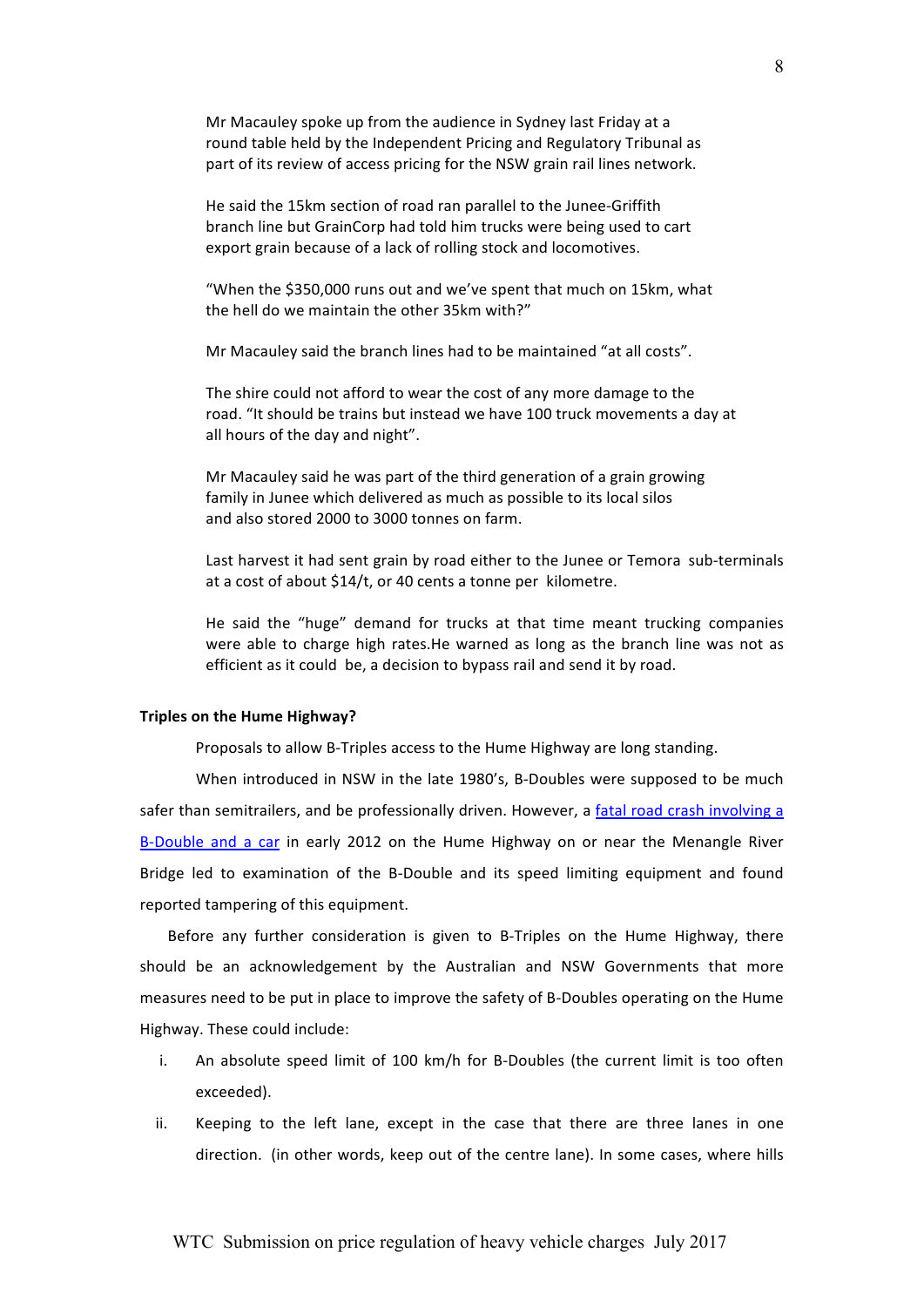are to be climbed, there is a case for extra lanes to allow slow moving trucks, faster moving trucks and cars.

- iii. More effective use of Saf-T-Cam.
- iv. Reforms such as advocated by Mr Lindsay Fox AC and others to have better control of\$ driving\$ hours.\$ \$ Mr\$ Fox\$ called\$ for\$ Locked\$ Black\$ Box\$ truck\$ monitoring,\$ with\$ a suggestion that State and Federal Governments are asleep at the wheel. See Channel 9, A Current Affair It's the crusade to stop the carnage on Aussie roads26 November 2012: http://video.au.msn.com/watch/video/truck-kingscrusade/xihx7cp?cpkey=ba2d5955-f041-4b2f-8497-c1807f205be4%7c%7c%7c%7c

### **More quarry trucks on the Hume Highway**

For some years, Gunlake Quarries Pty Ltd, at Brayton Road, Marulan have operated a quarry and consigned by road up to 750,000 tonnes each year of quarry products to Sydney. This company then applied for consent to consign two million tonnes a year by road.

The matter was referred to the NSW Planning and Assessment Commission and then to the Land and Environment Court firstly via a Section 34 Conciliation Meeting on the 14 June 2017 in Gunlake Quarry.An agreement was filed on 30 June 2017 giving a conditional consent; which in part noted "The Applicant must pay to Council an annual financial contribution toward the maintenance of Council-owned roads along its primary and secondary transport routes. The contribution must be determined in accordance with the Goulburn Mulwaree s94 Development Contributions Plan 2009, or any subsequent relevant contributions plan adopted by Council."

Marulan is some 190 km from Sydney. Assume that the above cited 5.55 cents per net tonne kilometre of unrecovered road costs was applied to haulage on the Hume Highway, for each tonne of quarry product, this is about \$10.50 per tonne. Which, if collected, could well result in these quarry products going by rail.

This is the case with nearby quarries such as Boral's Peppertree Quarry at Marulan where up to 3.5 million tonnes of aggregate per year is produced and transported by rail to terminals at Maldon, St Peters and Enmore, from which they are distributed to customers via road.

## Response to questions in the current discussion paper

Q.1 Do you have any comments, concerns or observations in relation to the transition from the current process to independent price regulation?